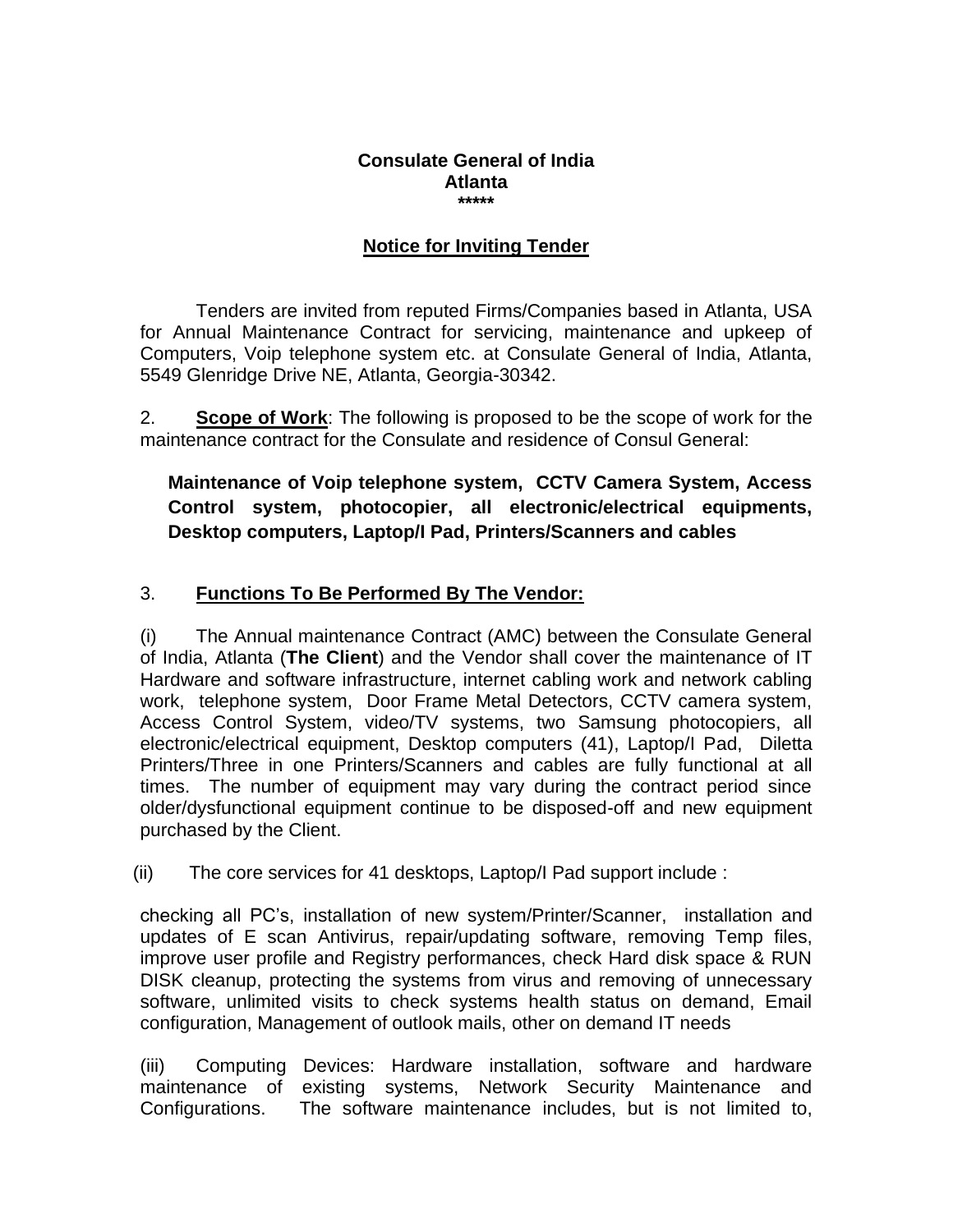troubleshooting, re-configuration, re-formatting, updation of OS and re-installation of operating systems (Fedora, Linus, Windows, IOS etc); browsers; email clients; office software; virtual machines; data retrieval and installation/configuration/removal of any other software approved by the Ministry. It also includes identification and removal of malware that are not detected by anti-virus software from the computer system, updation of security parameters regarding network and PC systems from time to time.

(iii) Security system with CCTV system, periodic backup of recordings at DVRs Two door frame metal detectors, entrance access control system, IEI lrox-pad at the front of the building, security motion detector to open the door from inside with hardware.

(iv) Maintenance of vertical 12 port analog card, vertical PR1/T1 system card, VOIP phone system with 30 phones with 16 incoming lines, fax lines/vonage telephone equipment/lines. Recording of calls received/sent at Consular Section for monitoring

(v) It would be responsibility of vendor to work in coordination with all system vendors and sort out any problems and issues. No bills shall be produced for overseeing such projects.

(vi) The vendor would maintain all hardware & software that connects to the voice/video/data networks (both wired and wireless).

(vii) The vendor shall allocate an engineer who would undertake visits of half day duration (4 hrs) each week to check whether all the systems function well.

(viii) In addition, the company would undertake emergency visits whenever required to repair/rectify any problems with the computers, & all equipment under the scope of work by making a visit to Consulate premises. In case of urgent incidents or unresolved issues during weekday, the representative will work on holidays/weekends. No additional charges will be paid for this. The engineer should be well qualified having B.E/B.Tech with minimum two years of relevant experience. The engineer at times may be required to attend to work at the residence of the Consul General and CGI events in hotels for which no separate payment towards conveyance etc. shall be made. All tools required for the maintenance shall be made available by the Contractor.

(ix) The Engineer deployed shall preferably be an Indian Citizen. A Background check should be performed on engineers and report should be given to the Consulate. The engineer deployed by the Vendor shall be under the control and supervision of IT Security Officer and Head of Chancery of CGI Atlanta hereinafter referred to as the Coordinator or any other person authorized by the Client.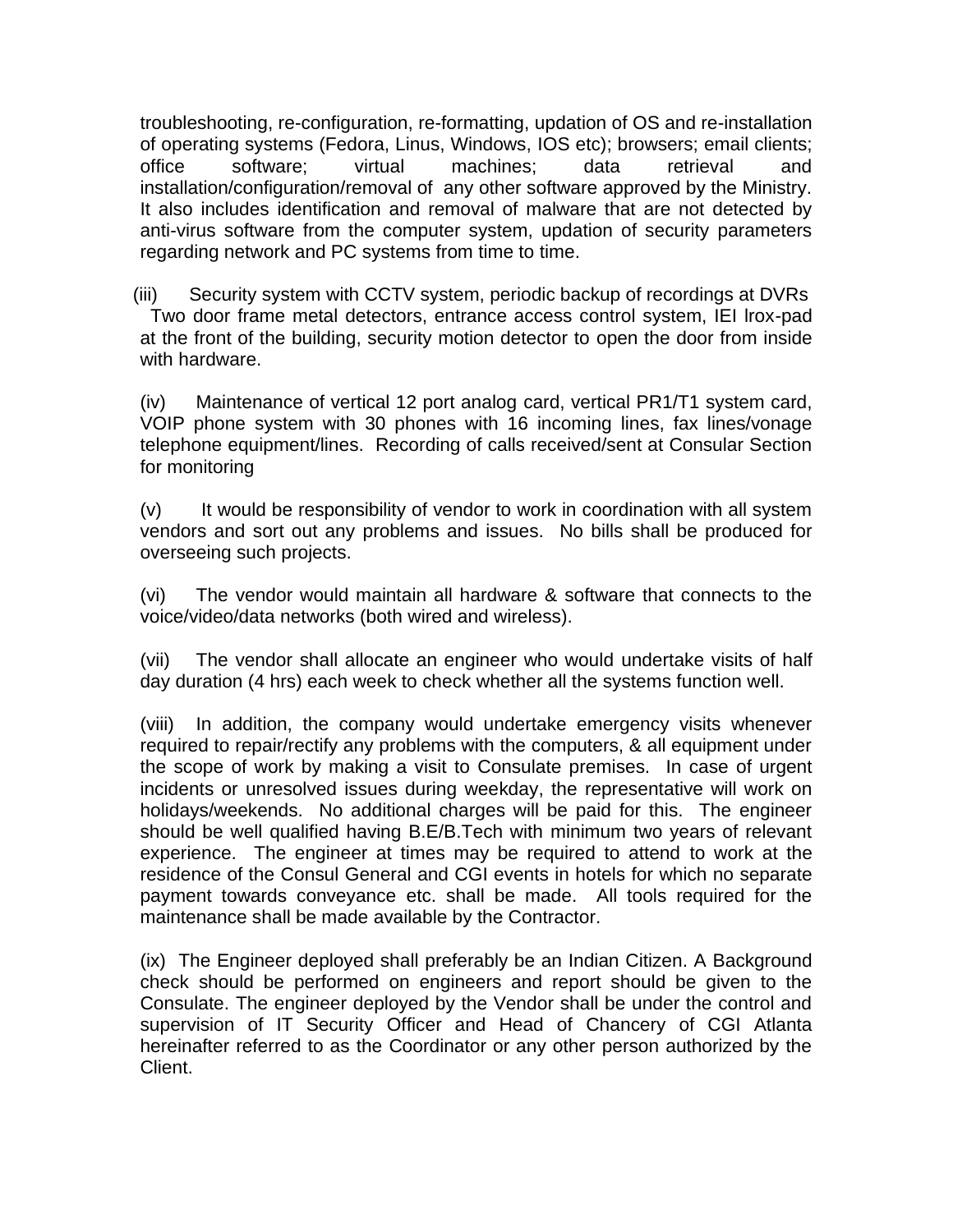(x) The Engineer shall work under the instructions of the Coordinator or any other person authorized by the Client and shall submit complaint sheets to such person for each complaint attended by them. The complaint sheet shall clearly define the nature of complaint, location of office and time taken for rectification of complaint. The engineers are also enquired to get the complaint sheets signed by the respective end users who shall rate the quality and promptness of the service. The vendor shall provide a computerized network based system for logging monitoring of complaints within one month from the date of award of the contract.

(xi) The engineers/technicians shall be equipped with Mobile phones to ensure their availability. An amount of USD50/- per day shall be deducted for delay of each day in attending to the compliant and complaint register will be maintained by the engineer accordingly which will be countersigned by Vice Consul (Admn) of CGI Atlanta.

(xii) As far as possible, the repairs shall be carried out on-site itself. The equipment shall have to be repaired in-house and in no case shall it be taken out of the building without prior written authorization of the Coordinator. **Hard-Disks shall not be taken out the Consulate's building under any circumstance.**

(xiii) The maintenance and repair shall NOT include replacement of parts. In case of replacement of part is required like mouse, key board, power-supply unit, patch cable etc the defective equipment/item/part shall be replaced by the equipment/item/part of the same specification and in case, these are not available, the higher specification, acceptable to the Client shall have to be installed,. In no case, shall the defective equipment/item/part be replaced by old spares. The details of the defective equipment/item/part of those, which are replaced, will be specified in the maintenance record.

(xiv) The vendor shall carry out preventive maintenance of each machine once in every month. In order to forestall any major failure of the same, the preventive maintenance shall include physical cleaning of the equipment (both from outside and inside); system cleaning; software updates and system hardening as directed by the Coordinator. A preventive Maintenance Report shall be submitted to the Coordinator.

(xv) If any damage/loss of equipment is caused by the contractor or any of its representatives, an amount equivalent to the loss, so caused, shall be recovered from the payment made to the contractor. The decision of the Customer shall be final and binding in this regard.

(xvi) The procurement of parts shall be done by the Client and the Vendor shall assist in identifying the best made and quality of parts which includes but not limited to processor/motherboard, laser jet/inkjet printers, LCD/TFT monitors, CD Rom/DVD Rom, LA Cards, SVGA Cards, External Hard Disk, UPS etc.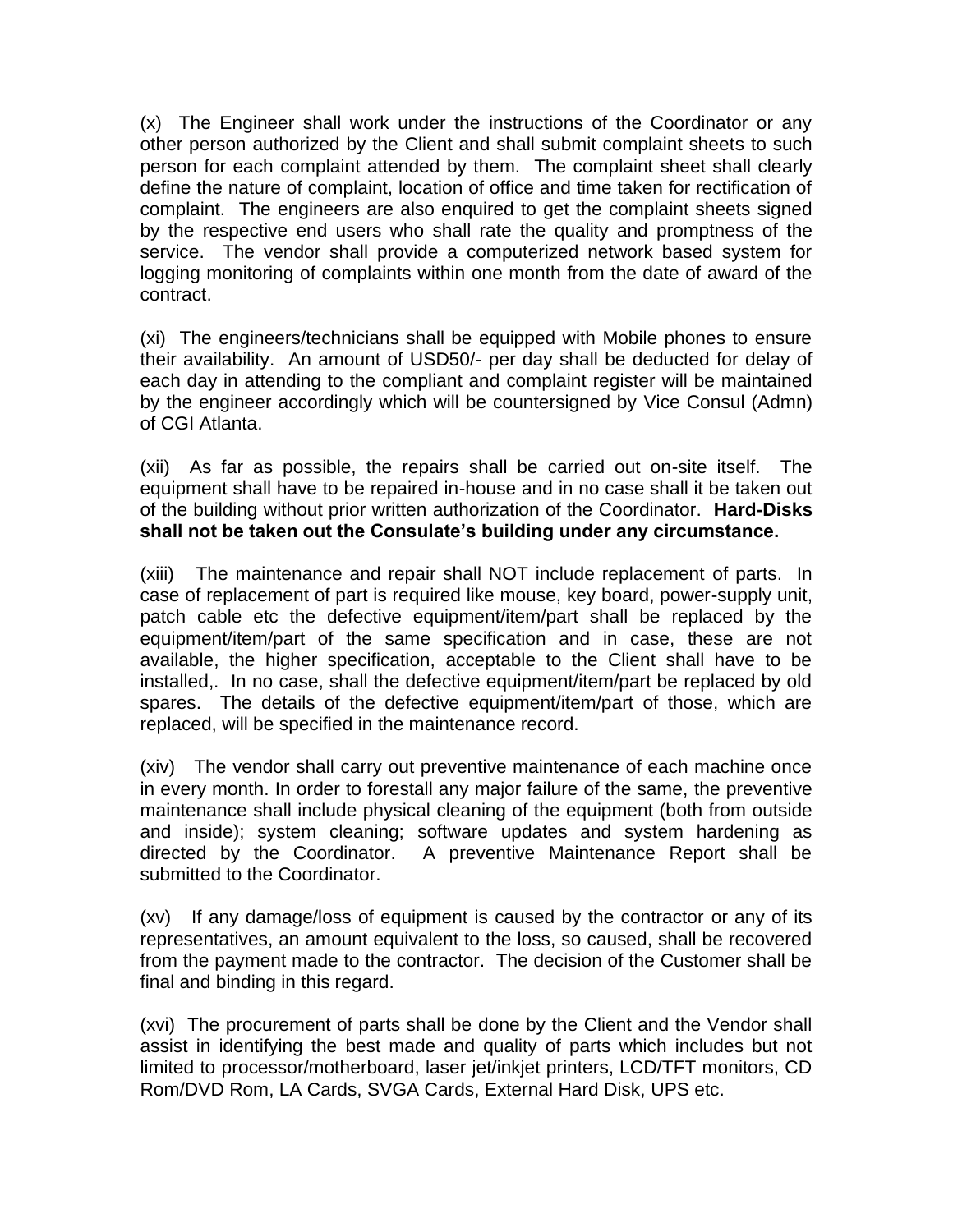(xvii) The Vendor shall be responsible for data recovery and data security in case of system failure and crashing of hard drive. Disk/USB drive of any computer system and related peripherals under this maintenance contract. For this the Contractor shall keep, in ready stock, appropriate software for recovery of the data.

(xviii) The engineers/technicians shall not change the setting of any computer and related peripherals and shall not install any unauthorised software without seeking the prior permission of the coordinator.

(xix) The Contractor shall maintain wing wise lift all the hardware as per Proforma prescribed by the Ministry and update the same every quarter. Separate maintenance records of each of the hardware equipment shall also be maintained.

(xx) The Vendor shall coordinate with Original Equipment Manufacturer (OEMs) for the repair/maintenance of under-warranty items (existing or purchased after signing of the contract). The Contractor may be required to contact National Informatics Center in India or any other agency to sort out any issues relating to the IT matter.

(xxi) The Vendor shall ensure that the engineer is present in appropriate attire and possess valid ID cards on all working days and when required on a nonworking day. In case of engineer going on leave, alternative arrangements shall be made well in advance under prior intimation to the Coordinator.

(xxii) The Vendor shall not change the engineer without prior written clearance from the Client. Further, the Vendor shall provide a substitute for a deployed engineer, during such absence.

(xxiii) The vendor would keep all the systems updated during their periodical visits, and wherever required, advise the Consulate on any purchase of new hardware/software in this regard.

(xxiv) The vendor would guide the staff members of the Post on the functionality of hardware & software systems covered under the scope of work.

(xxv) The vendor would be responsible for system-level security, through monitoring, threat avoidance and security counter measures.

(xxvi) In case the Vendor backs out midway without the explicit consent of the Consulate General of India, Atlanta, he shall be liable for recovery at higher rates, vis-vis those contracted with Vendor, which may have to be incurred by the Consulate General of India on maintenance of machines for the balance period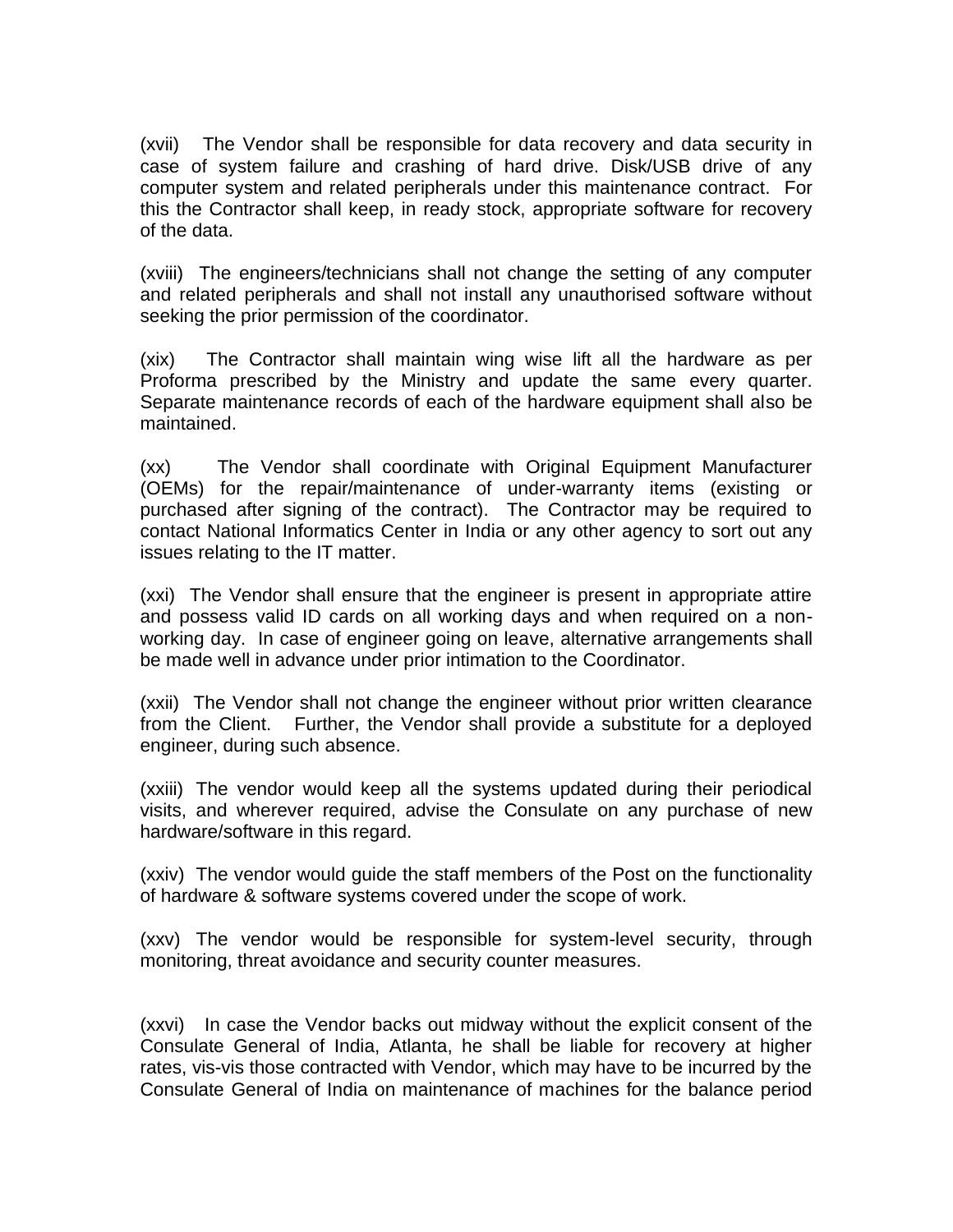of Contract through the alternative means. And the above act of backing out shall automatically debar the Vendor from any further dealing with this Post and the Performance Bank Guarantee shall stand forfeited.

(xxvii) At the time of completion of contract, it shall be duty of the Vendor to handover all related software/drivers/maintenance record/register/inventories etc. to the Coordinator. The payment of the last month shall be released only after successful handing over, as specified above. The Contractor shall not further sub-contract the whole or any part of the Contract under any circumstances, to a third party.

# **Terms and Payment Conditions**

a) The vendor agrees to maintain complete privacy, confidentiality and security of the data or material on CPU that its representative or engineers comes across during the process of service/maintenance. Under no circumstance, shall the data/information he comes across during the course of servicing/maintenance shall be divulged to any person/party. Any breach on this account shall not only result immediate termination of the contract and forfeiting of performance guaranty but the vendor shall also be liable for action by the Consulate General of India, Atlanta.

b) The Client reserves the right to terminate the contract in case the Vendor consistently fails to provide services upto the satisfactory level or on security grounds.

c) Should possess experience for at least 5 years in Computer Maintenance and supported by user satisfaction certificate and other documents like achievement of the company. Evidence of registration of the company under relevant statutory regulations.

d) The bidder should have trained Engineers who are well versed with the Fedora/Linux Operative systems and have a sound knowledge of recent developments in IT sector.

e) Undertaking: The bidder shall provide an undertaking in company letter head that (i) he agrees to terms and conditions (TNC) of Tender document (TD) (ii) the rate quoted are realistic keeping in view of the cost of scope of work given in NIT (TD) (iii) the company is neither black listed by any Government/department nor any criminal cases registered against the bidder/organisation or its partner in USA. The undertaking should be duly signed under Company seal.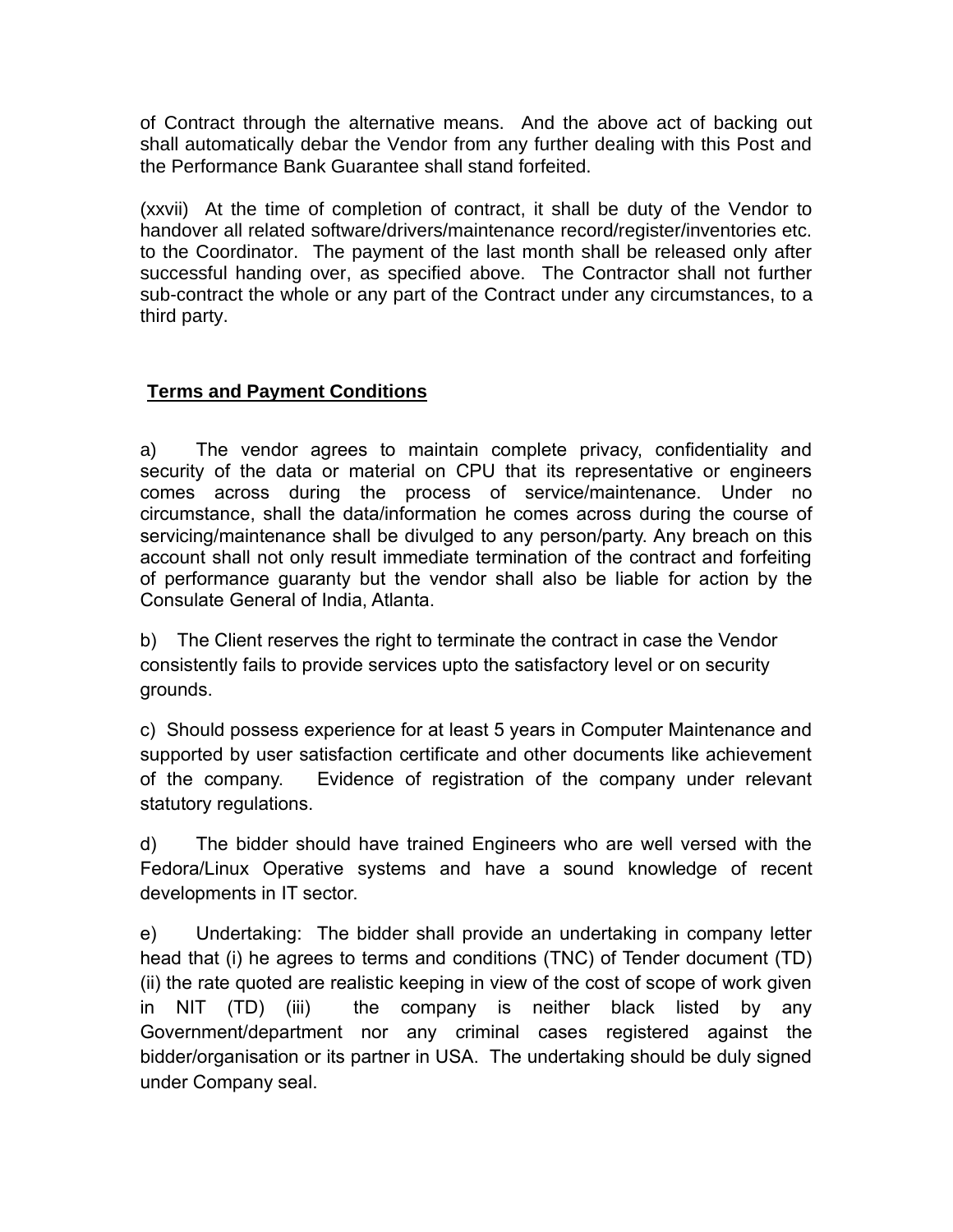f) The payment of services shall be made on monthly basis, in US Dollars, at the end of each month, on the basis of satisfactory report from the coordinator. The quality of service shall be evaluated on the basis of excellent service feedback from the users. In case of unsatisfactory services, penalty not more than 20% of monthly contract value may be imposed with the approval of Consul General.

#### g) **Earnest Money Deposit/Bid Securing Declaration**

The bidder shall submit a Demand draft or Banker's cheque or Bank Guarantee (as per attached proforma with this RFP) amounting to US \$ 200 or Bid Securing Declaration (**Annexure-I**). EMD of unsuccessful bidders shall be returned after finalization of the contract. No interest shall be paid on the EMD amount.

Failure to honour the Bid Securing Declaration shall render the bidder ineligible to participate in any tender on behalf of Government of India, for a period of two years from the date of publication of the Tender in which the default has happened.

h) **Performance Bank Guarantee**: The Vendor shall furnish Performance Guarantee in the name of Consulate General of India, Atlanta for 5% of total annual value of contract which shall be released to the Vendor on completion of the Contract. Bank Guarantee may be invoked for the breach of the Contract by the Vendor.

i) Disputes: Any dispute(s) raises with reference to the any provision of the Contract; the decision of the Consulate shall be final and binding.

j) Preference will be given to the companies having experience in working with reputed companies/diplomatic missions/government departments in USA.

k) In case of breach of contract or in the event of not fulfilling the minimum requirements / statutory requirements, the client shall have the right at any time to terminate the contract, with one month or shorter notice period, forthwith in addition to forfeiting the performance security amount deposited by the Contractor and initiating administrative actions for blacklisting, etc. solely at the discretion of the competent authority in Consulate.

### **How to apply**

 The prospective bidder is accordingly advised to go through the scope of work before preparation of bid. The quotation amount should be quoted on monthly rates separately and any taxes/levies should be indicated separately. Unrealistic rates quoted by the bidders shall not be considered. Therefore, bidders are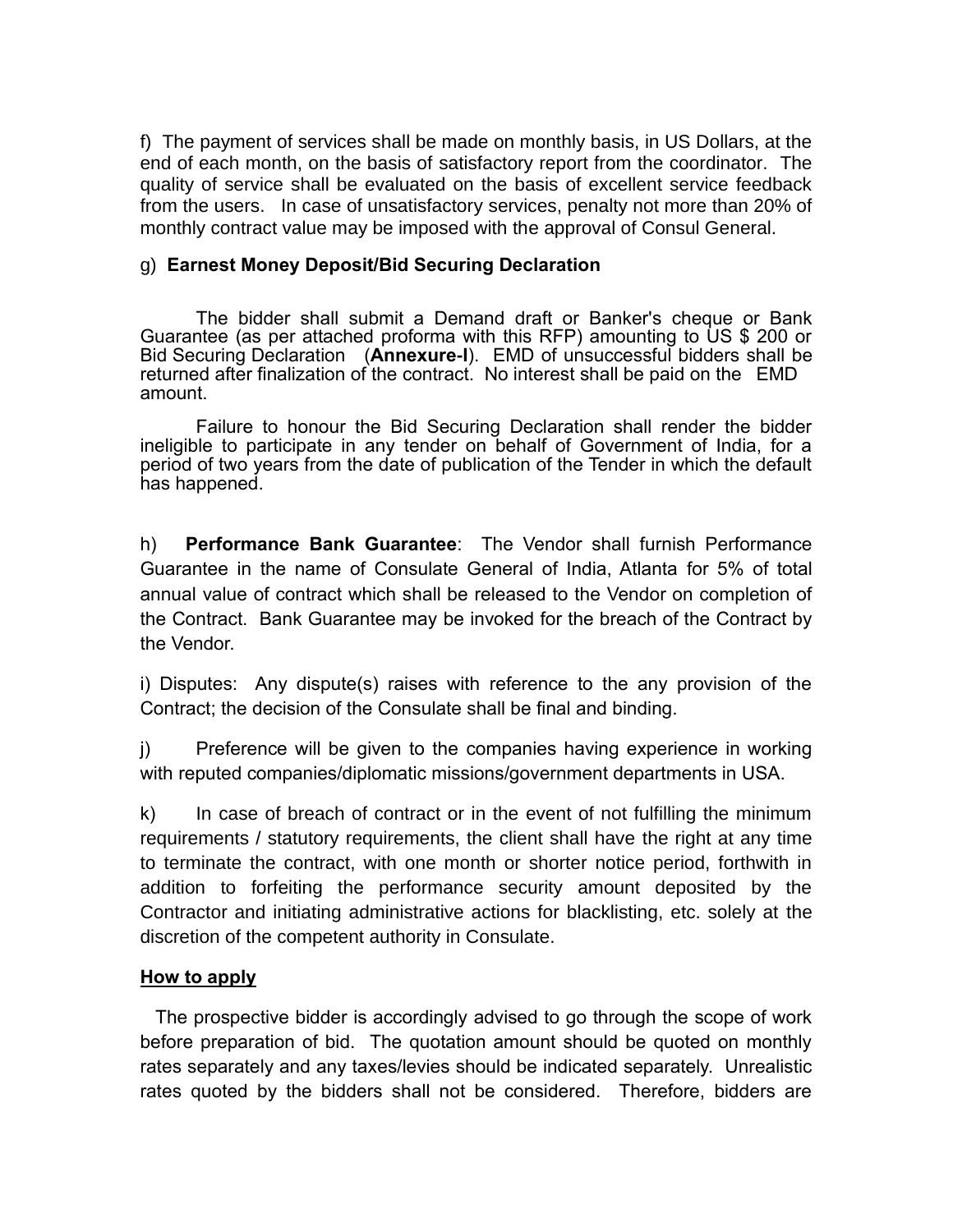required to quote realistic rates keeping in view the cost of scope of work given below while filling the quotation, the bidder is to adhere the guidelines of the Consulate in letter of spirit. The Consulate General of India reserves the right to reject any quotation solely for scrap the whole process without assigning any reason. No claim whatsoever in this regard shall not be entertained.

The premises may be inspected on a working day from 1000 hrs to 1600 hrs and please contact 404-549-8778 for fixing appointment for viewing the premises.

Any clarification on this tender may be obtained from "Head of Chancery, Consulate General of India, Atlanta" in person or by email : [hoc.atlanta@mea.gov.in](mailto:hoc.atlanta@mea.gov.in) or [adm.atlanta@mea.gov.in.](mailto:adm.atlanta@mea.gov.in)

38. The bids (Technical and Financial bids) should be sent in two separate sealed envelops to Mr. Asim Kumar, Consul & HOC, 5549 Glenridge Dr. Atlanta, GA. 30342. The Earned Money Deposit or Bid Security Declaration may be enclosed in the envelop of Technical bid. The Technical bids should include (1) Company profile, (2) details of work undertaken in the past or present including giving references, (3) to provide their price bids as per the scope of work mentioned in the tender document. For questions, they may contact Mr. Asim Kumar, Consul & HOC at email id: [hoc.atlanta@mea.gov.in](mailto:hoc.atlanta@mea.gov.in) or MS. Sudha Subramanian at email id: [adm.atlanta@mea.gov.in.](mailto:adm.atlanta@mea.gov.in)

> Asim Kumar Head of Chancery